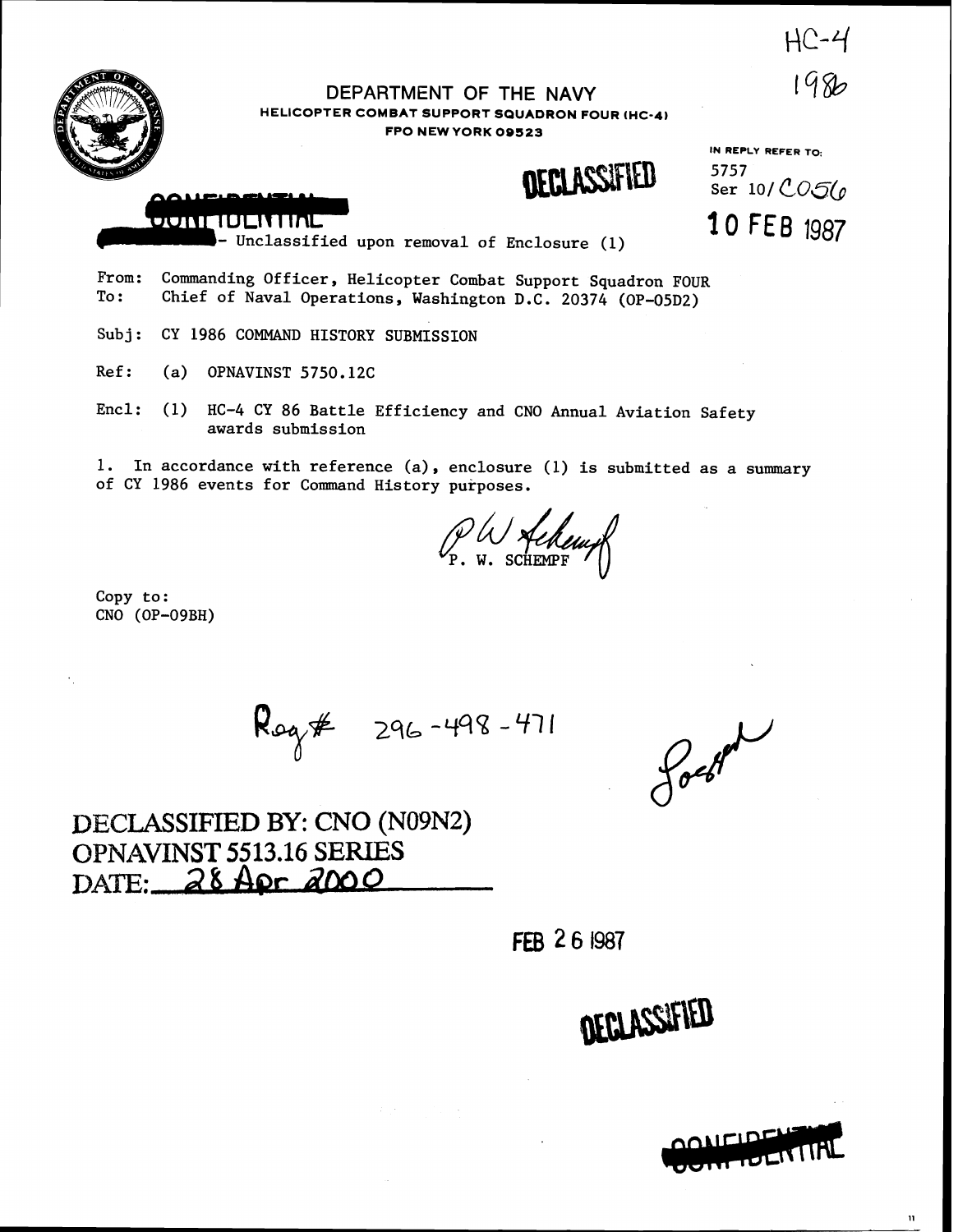ccccccct.uccccccccccccccccccccccccccc

PRIORITY

**MAGS2120Z JAN 87 PSN 068398T34** 

EM HELSUPPRON FOUR

LO CINCUSNAVEUR LONDON UK. COMHELTACWING ONE NORFOLK! VA COMFAIRMED NAPLES IT

INFO COMNAVAIRLANT NORFOLK VA

COMHELWINGSLANT JACKSONVILLE-PL

DECLASSIFIED

BT

<del>\* L</del> //N01650//

SECTION 01 OF 04 //N01650// A WEAVENLASSEDN OF CY 86 BATTLE EFFICIENCY AND CND ANNUAL GRANTION SEFETY AWARDS

- $\mathbf{A}_\bullet$ COMHELTACWING ONE 091835Z DEC 86
- В. COMNAVAIRLANT INST 1650.38
- COMNAVAIRLANT INST 3590.5H  $\mathsf{c}$ .
- D. PHONCON CO, HC-4/CDR CAREY, CFM OF 05JAN87

(U) IAW REFS A THROUGH D THE FOLLOWING INFOPMATION IS SUBMITTED 1. FOR CONSIDERATION IN CY 86 BATTLE EFFICIENCY AND CNO ANNUAL AVIATION SAFETY AWARDS. REF B FORMAT UTILIZED WITH ADDITIONAL DATA REQUIRED REF C INCORPORATED AS APPROPRIATE, PRIMARILY IN PARA 4. RESPECTFULLY REQUEST FORWARDING ENDORSEMENTS FROM COMFAIRMED AND CINCUSNAVEUR TO COMHELTACWING ONE.

| $\mathsf{2.}$                    | (C) ACHIEVEMENTS IN COMBAT READINESS.                   |
|----------------------------------|---------------------------------------------------------|
| $\bullet$                        | A. (U) FLIGHT HRS:                                      |
| $\bullet$                        | $(1)$ TOTAL HRS: 2657.3                                 |
| $\bullet$ and $\bullet$          | (2) TOTAL DAY HRS/PERCENT OF TOTAL: 2341.2/88.1 PCT     |
| $\bullet$                        | (3) TOTAL NIGHT HRS/PERCENT OF TOTAL: 316.1/11.9 PCT    |
| $\bullet$ . The set of $\bullet$ | (4) DEPLOYED AND EMBARKED HRS/PERCENT OF TOTAL:         |
| $\bullet$ .                      | 960.4/36 PCT                                            |
| $\bullet$                        | (5) DEPLOYED AND EMBARKED DAY HRS/PERCENT OF TOTAL      |
| $\bullet$ and $\bullet$          | DEPLOYED AND EMBARKED HOURS: 914.7/95.2 PCT             |
| $\bullet$ .                      | (6) DEPLOYED AND EMBARKED NIGHT HRS/PERCENT OF TOTAL    |
|                                  | DEPLOYED AND EMBARKED HOURS: 45.7/4.8 PCT               |
| $\bullet$                        | (7) UTILIZATION RATE PER MONTH/OVERAGE PER MONTH:       |
| $\bullet$                        | 45.2/14.6 (BASED ON WSPD UTILIZATION OF 30.6 FOR FY 86) |
|                                  | B. (C) MISSION ACCOMPLISHMENTS.                         |
|                                  | A LU JRAHA (RUPPRUJI) A LPAR JRAHINA (1191.)            |

#### (1) NUMBER OF PAX/TONS INTERNAL CARGO/POUNDS MAIL:

### **BELAWSEMELSUPPRON FOUR(1)...ORIP**

C

RTD:000-000/COPIES:0001

068398/0109/007  $OF<sub>3</sub>$ 007/02:252 **M1 0135** 062120Z JAN 87  $\mathbf{1}$ HELSUPPRON FOUR CSN:RXOC0166-

conconconconconcontratoreconconconco



conceded conceded conceded conceded concerts and conceal concerts and conceal concerts and concerts are an anti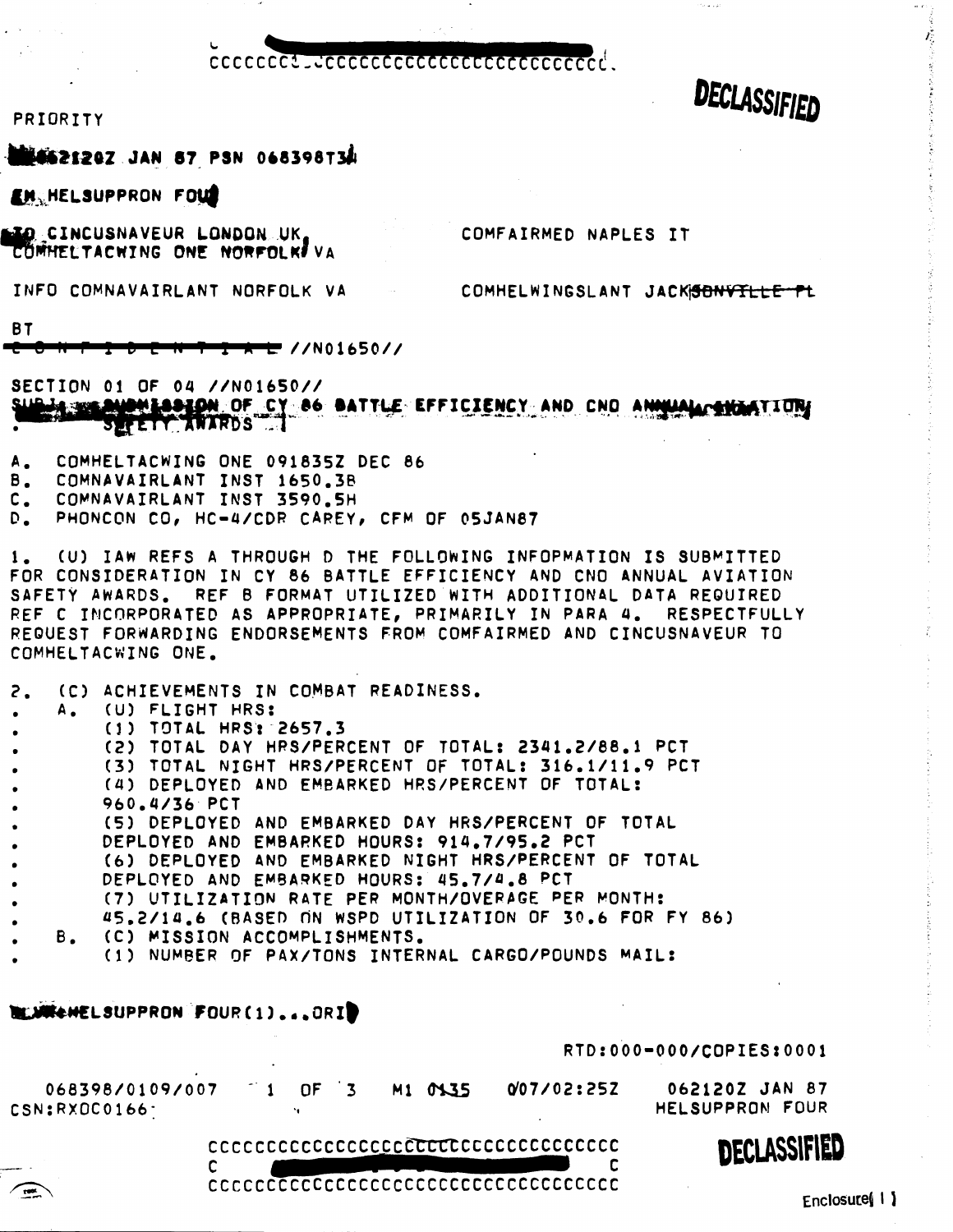**DECLASSIFIED** 

COCCOCCLUCOCCOCCOCCOCCOCCOCCOCCOCCU 7,375/2,043.2/845,957 **(2)** TONS EXTERNAL CARGO: **36.2 (3)** SAR MISSIONS: NONE **(4)** OTHERS: \ **1**  *b,* MEDEVAC MISSIONS: 24 **(1)** 22 FEB 86-MEDEVAC FOUR PATIENTS FROM &SS **i**  GUADALCAW4L TO NAS SIGONELLA. (2) 24 **FER** 86-MEDEVAC ONE PATIENT **fROM** USS **1**  GUAD4LCANAL TO **MAS** SIGONELL4. **(31** 10 **MAR** 86-MEDEVAC THREE PATIFNTS FROM USS SARATOGA TO PALMA, SPAIN. **(4)** 11 P4P 86-MEDEVAC TWO PATIENTS FROM USS SARATOGA TO PALMA, SPAIN. **(5)** 13 MAP 86-MEDEVAC TWO PATIENTS FROM USS GUADALCANAL TO NAPLES, ITALY. **(6) 29** MAR 86-MEDEVAC ONE PATIENT FROP USS CORONADO  $\frac{1}{2}$  TO NAS SIGONELLA. (7) 30 MAP 66-VEDEVAC ONE PATIENT FROM AUGUSTA BAY + **TO NAS** SIGONELLA. (8) 9 APR 86-MEDEVAC ONE PATIENT FROM USS CORAL SEA TO ROTA, SP4IN. **(9)** 9 MAY 86-MEDEVAC 34 PATIENTS FROM NAS SIGONELLA TO NAPLES, ITALY. (10) 24 **VAY** 86-MEDEVAC ONE PATIENT **FROM** USS AMERICA TO NICE, FRANCE. **(11)** 4 **JUN** R6-UEDEVAC ONE PATIENT FROM HYERES, FRANCE TO USS ENTERPRISE, (12) 6 JUN 86-MEDEVAC ONE PATIENT FROM HYERES, FRANCE TO **US3** ENTERPRISE. **(13)** 21 JUN 86-MEDEVAC ONE PATIENT FROM USS GUAM TO NAS SIGONELLA, **(14)** 4 AUG 86-MEDEVAC ONE PATIENT FROM USS AMERICA TO ALICANTI, SPAIN. **(15)** 5 AUG 86-MEDEVAC ONE PATIENT FROM **USS** AMERICA TO ALICANTI, SPAIN. **(161** 6 AUG 86-MEDEVAC ONE PATIENT **FROP** US3 AMERICA TO ALICANTI, SPAIN. (17) 25 **3EP** 86-MEDEVAC FOUR PATIENTS FROM USS GUAM **TO NAS** SIGONELLA, **(18) la** OCT 86-MEDEVAC ONE PATIENT FROM **USS** KENNEDY TO SOUDA BAY, CRETE. (19) 25 OCT 86-MEDEVAC **TWO** PATIENTS FROM VITTORfAt SICILY TO FONTANNAROSA AIRPORT, CATANIA, SICILY. (20) 2 NOV 86-MEOEVAC ONE PATIENT FROM USS KENNEDY TO NAPLES, ITALY. **(21)** 7 DEC bb-MEDEVAC ONE PATIENT **FROV US3** KENNEDY *8* 

C

CSN:RXOCOI~~: **I** HELSUPPRON FOUR

C

-- 068398/0109/007 Z OF 3 **M1** 0135 007/02:25Z 0621202 JAN 87 DECLASSIFIED

ccccccccccccccccccccccccccccccccccc



ccccccccccccccccccccccccccccccccccc

**Enclosured 11**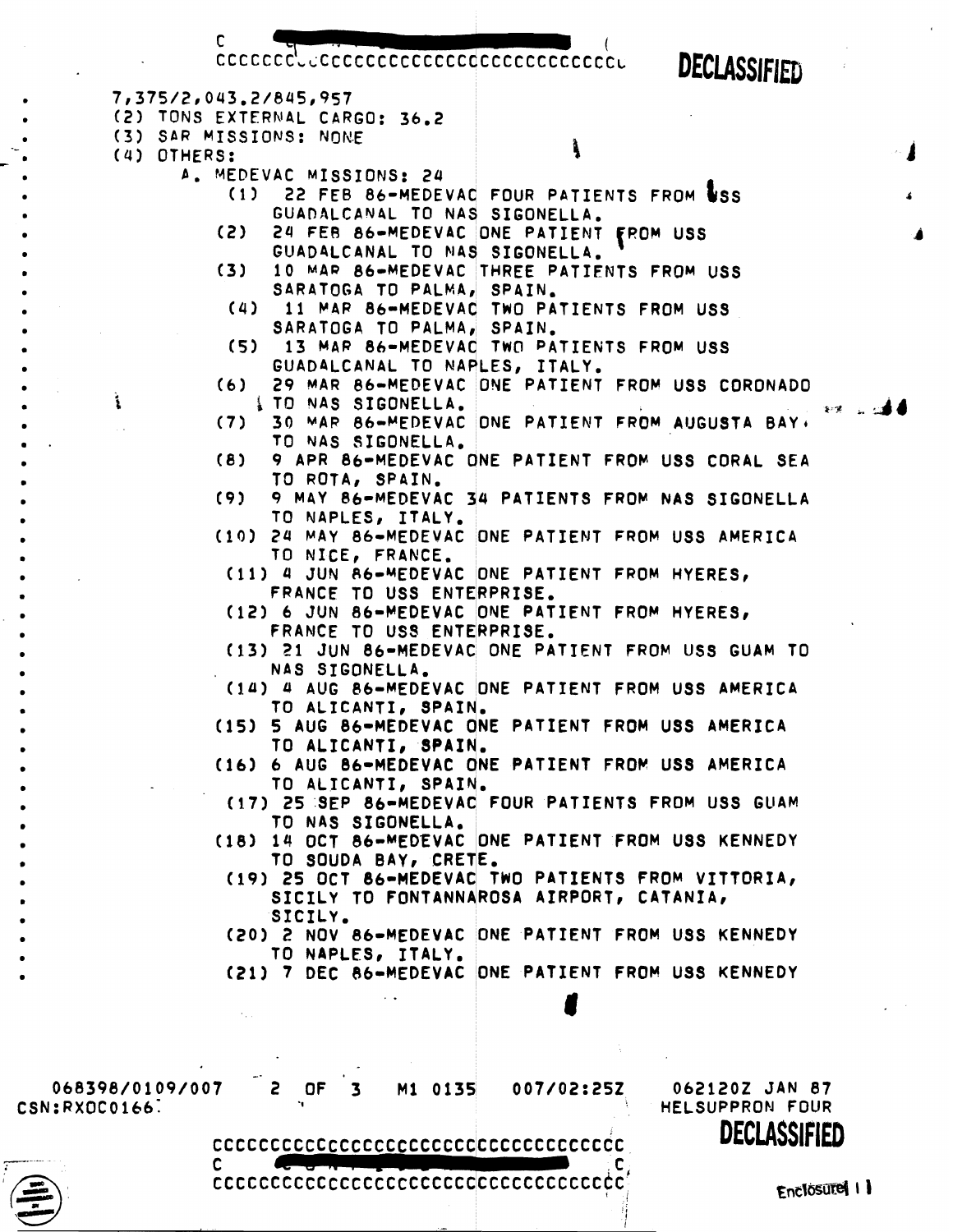cocococo...cococococococococococococo.

**DECLASSIFIED** 

TO NAPLES, ITALY.

- **(22)** 19 **DEC** 86-MEDEVAC ONE PATIENT **FROM** USS KENNEDY TO NAPLES, IT4LY.
- -- **(23)** 23 DEC **86**  MEDEVAC ONE PATIENT FROM COAST GUARD STATION LAMPEDUSA ITALY TO NAS SIGONELLA.
- **(2U)** 23 DEC 86-HEDEVAC ONE PATIENT FROM **UQS** KENNEDY TD **PALVE,** SPAIN,
- **8,** HUMANITARIAN MISSIONS: ONE (1) 19 APR 86-TRANSPORTED HUMAN REMAINS FROM **BEIRUT, LEBANON TO LARNACA, CYPRUS.**
- C. AMERICAN EMBASSY BEIRUT SUPPORT MISSIONS: 44 • (1) DEPLOYED FOR 117 DAYS IN THE EASTMEDI CONDUCTED • 44 SORTIES INTO WAR TORN BEIRUT AND SERVED **AS** THE . SOLE MEANS OF INGRESS/EGRESS FOR VULNERABLE STATE DEPARTMENT OFFICIALS. SOLE MEANS OF INGRESS/EGRESS FOR VULNERABLE STATE<br>DEPARTMENT OFFICIALS.<br>(1) TOTAL DECK LDGS: 741
	- - **(1)** TOT4L DECK LDGS: 741
		- **(2)** DAY DECK LOGS/PERcENT OF TOTAL: 634/85.6 PCT
		- **(31** NIGHT DECY LDGS/PERCENT OF TOTAL: 107/14.4 PCT
		- **(4)** LANDINGS: DAY/NIGHT

• SHORE: 4254/728 CV: 509/47 OTHER DECK: 125/60 . D. **(U)** OPTRR MANAGEMENT.

BT

- (1) FLIGHT HRS GRANTED/FLICHT HRS FLOwN/PERCENT UTILIZATION
	- **A,** FIRST OTF CY 86: 728/716.9/98\*5 PCT
	- **8,** SECOND QTR CY **86:** 732/708.7/96.8 PCT
	- **C,** THIRD **QTR** CY **86:** 701/614,7/87,7 **PCT**
	-
- D, FOURTH QTR CY **86:** 664/617.@/92.9 PCT . **E.** CY 86 TOTALS: 2920/2657.3/91.0 PCT
- NOTE: DUE TO ACTUAL COST PER HOUR BEING HIGHER THAN **FUNDED CPH GRANTED, FLYING THE ENTIRE FLIGHT**<br>HOURS GRANT CAN NEVER BE ACHIEVED.
	-
	- **(2)** DOLLARS GRANTED/DOLLARS SPENT/PERCENT UTILIZATION
		- A. FIRST QTR CY 86: 334.9K/333.4K/99.5 PCT
		- **8,** SECOND QTR CY 86: 345.9K/342.5K/99.0 PCT



 $\mathbf{A}$ 

Enclosure(1)

**DECLASSIFIED**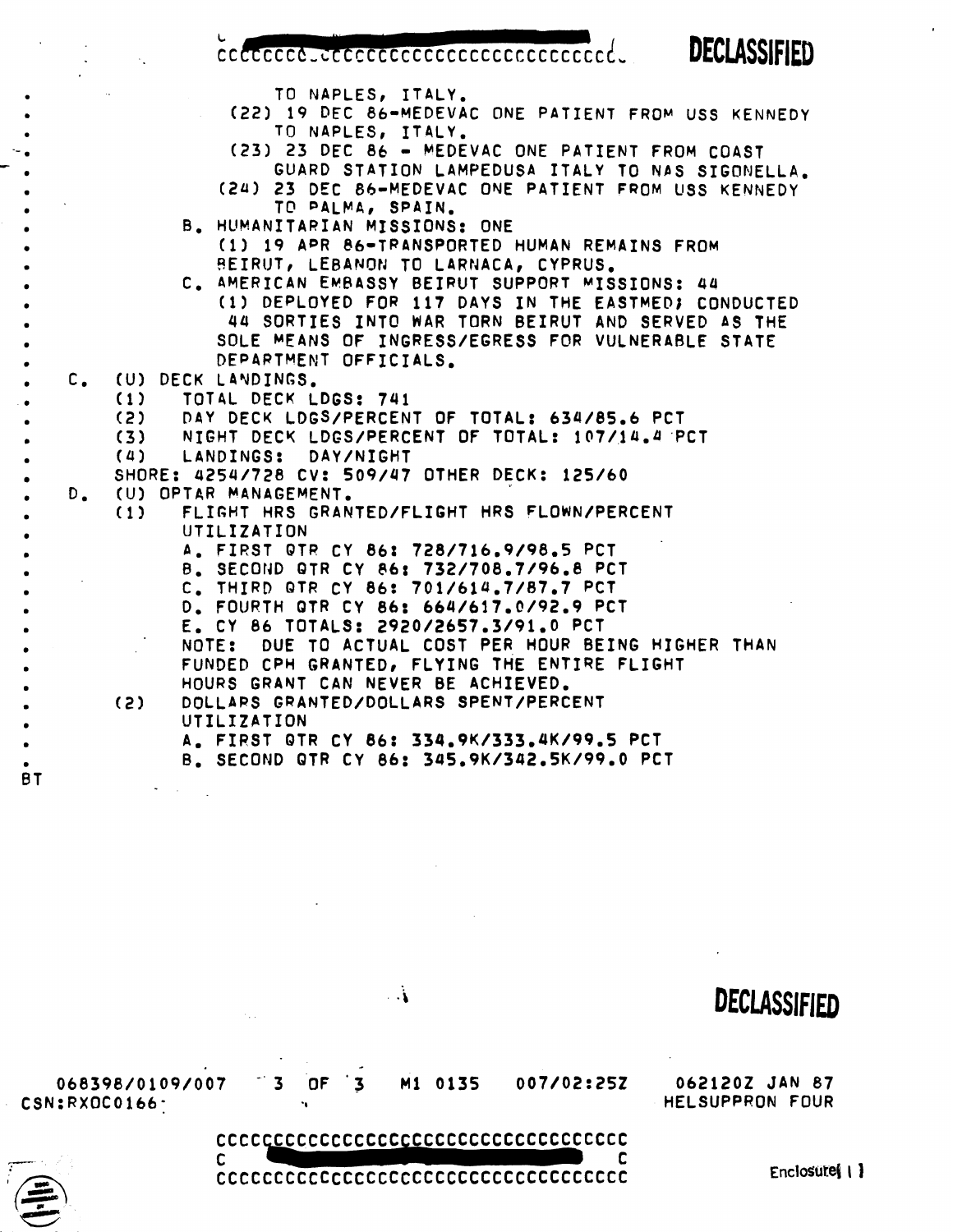cececececececececececececececececece

# **DECLASSIFIED**

 $\bullet$ 

| $\sim$ SECTION 02 OF 04 //N01650// |                                                       |                                  |                         |
|------------------------------------|-------------------------------------------------------|----------------------------------|-------------------------|
| ٠                                  | C. THIRD GTR CY 86: 312.6K/306.5K/98.0 PCT            |                                  |                         |
| ٠                                  | D. FOURTH QTR CY 86: 275.8K/270.1K/ 97.9 PCT          |                                  |                         |
| ۰                                  | E. CY 86 TOTALS: 1269.2K/252.5K/98.7 PCT              |                                  |                         |
|                                    | E. (U) FLIGHT CREW READINESS.                         |                                  |                         |
| $\bullet$                          | (1) AVERAGE NUMBER OF PILOTS/AIRCREW ONBOARD: 25/21   |                                  |                         |
|                                    | (2) AVERAGE NUMBER OF FLIGHT CREW PERSONNEL ONBOARD   |                                  |                         |
|                                    | BY CREW POSITION:                                     |                                  |                         |
|                                    | A. HAC: 15                                            |                                  |                         |
|                                    | B. H2P: 5                                             |                                  |                         |
|                                    |                                                       |                                  |                         |
|                                    | $Cn$ PQM: 5                                           |                                  |                         |
|                                    | D. FIRST A/C: 14                                      |                                  |                         |
|                                    | E. SECOND A/C: 3                                      |                                  |                         |
|                                    | F. A/C TRAINEES: 4                                    |                                  |                         |
|                                    | G. FLIGHT CREWS REQUIRED/FORMED: 12/10                |                                  |                         |
|                                    | (3) FLIGHT CREW DESIGNATIONS GRANTED BY CPEW          |                                  |                         |
|                                    | POSITION.                                             |                                  |                         |
|                                    | A. HAC: 7                                             |                                  |                         |
|                                    | B. H2P: 8                                             |                                  |                         |
|                                    | C. FIRST A/C: 4                                       |                                  |                         |
|                                    | D. SECOND A/C: 5                                      |                                  |                         |
|                                    | (4) PLANE CAPTAINS TRAINED: 20                        |                                  |                         |
|                                    |                                                       |                                  |                         |
|                                    | (5) ORDNANCE EXPENDED: 238 CHAFF CARTRIDGES           |                                  |                         |
|                                    | F. (C) DEPLOYMENTS/DETACHMENTS.                       |                                  |                         |
|                                    | (1) LOCATIONS/DATES/PRIMARY TASKING                   |                                  |                         |
| LOCATIONS <b>SECTIONS</b>          | <b>DATES</b>                                          | <b>DAYS ACFT PRIMARY TASKING</b> |                         |
|                                    | LARNACA, CY 19JAN-23FEB 36 2                          |                                  | AMEMB BEIRUT            |
|                                    | AVIANO, IT 03FEB-12FEB 10                             | $\mathbf{1}$                     | CV-43 LOG SUPPORT       |
|                                    | AVIANG, IT 16FEB-27FEB 12                             | $\mathbf{1}$                     | CV-60 LOG SUPPORT       |
|                                    | LARNACA, CY 1 MAR-20 MAY 81<br>ROTA, SP 6 MAR-9 MAP 4 | $\mathbf{z}$                     | AMEMB BEIRUT            |
|                                    |                                                       | $1 \qquad \qquad$                | CV-60 LOG SUPPOPT       |
|                                    | PALMA, SP 9 MAR-19 MAR                                | $\mathbf{1}$<br>11               | CV-60 LOG SUPPORT       |
|                                    | ERHAC, TU 23 MAR-27 MAR 5                             |                                  | AMEMB ANKARA            |
|                                    | ROTA, SP 03 APR-14 APR 12                             |                                  | CV-43 LOG SUPPORT       |
| PISA, IT 04 APR-09 APR             |                                                       | $\overline{6}$                   | CV-66 LOG SUPPORT       |
| NAPLES, IT 22 APR-26 APR           |                                                       | 5<br>$\mathbf{1}$                | CV-43 LOG SUPPORT       |
| NAPLES, IT                         | 29 APR-05 MAY                                         | $\overline{\mathbf{7}}$          | CV-66 LOG SUPPORT       |
|                                    | 19 MAY-09 JUN                                         |                                  | CV-65 LOG SUPPORT       |
| HYERES, FR                         |                                                       | 22.                              |                         |
| PALMA, SP                          | 12 JUN-20 JUN                                         | 9                                | CV-66 LOG SUPPORT       |
| ALICANTI, SP                       | 28 JUL-09 AUG                                         | 13                               | CV-66 LOG SUPPORT       |
| NICE, FR                           | 07 AUG-19 AUG                                         | 13                               | CV-59 LOG SUPPORT       |
| ALEXANDRIA, EG                     | 22 AUG-30 AUG                                         | 2<br>9                           | CV-59 LOG SUPPORT       |
| ROTA, SP                           | 27 AUG-08 SEP                                         | 13<br>$\mathbf{1}$               | $CV-66/CV-67$ X-DECK    |
|                                    |                                                       |                                  |                         |
|                                    |                                                       | ăi.                              |                         |
| DLVR:HELSUPPRON FOUR(1)ORIG        |                                                       |                                  |                         |
|                                    |                                                       |                                  | RTD:000-000/COPIES:0001 |
|                                    |                                                       |                                  |                         |
| 068399/0110/007                    | <b>OF</b><br>3                                        | 007/02:262<br>M1 0136            | 062120Z JAN 87          |
| CSN:RXOC0167.                      |                                                       |                                  | HELSUPPRON FOUR         |
|                                    | coopcoopcoopcoopcoopc acopcoopcoop                    |                                  | DECLASSIFIED            |
|                                    | C.                                                    |                                  |                         |
|                                    |                                                       | ECCCCCCCCCC                      | Enclosure( 1)           |
|                                    |                                                       |                                  |                         |
|                                    |                                                       |                                  |                         |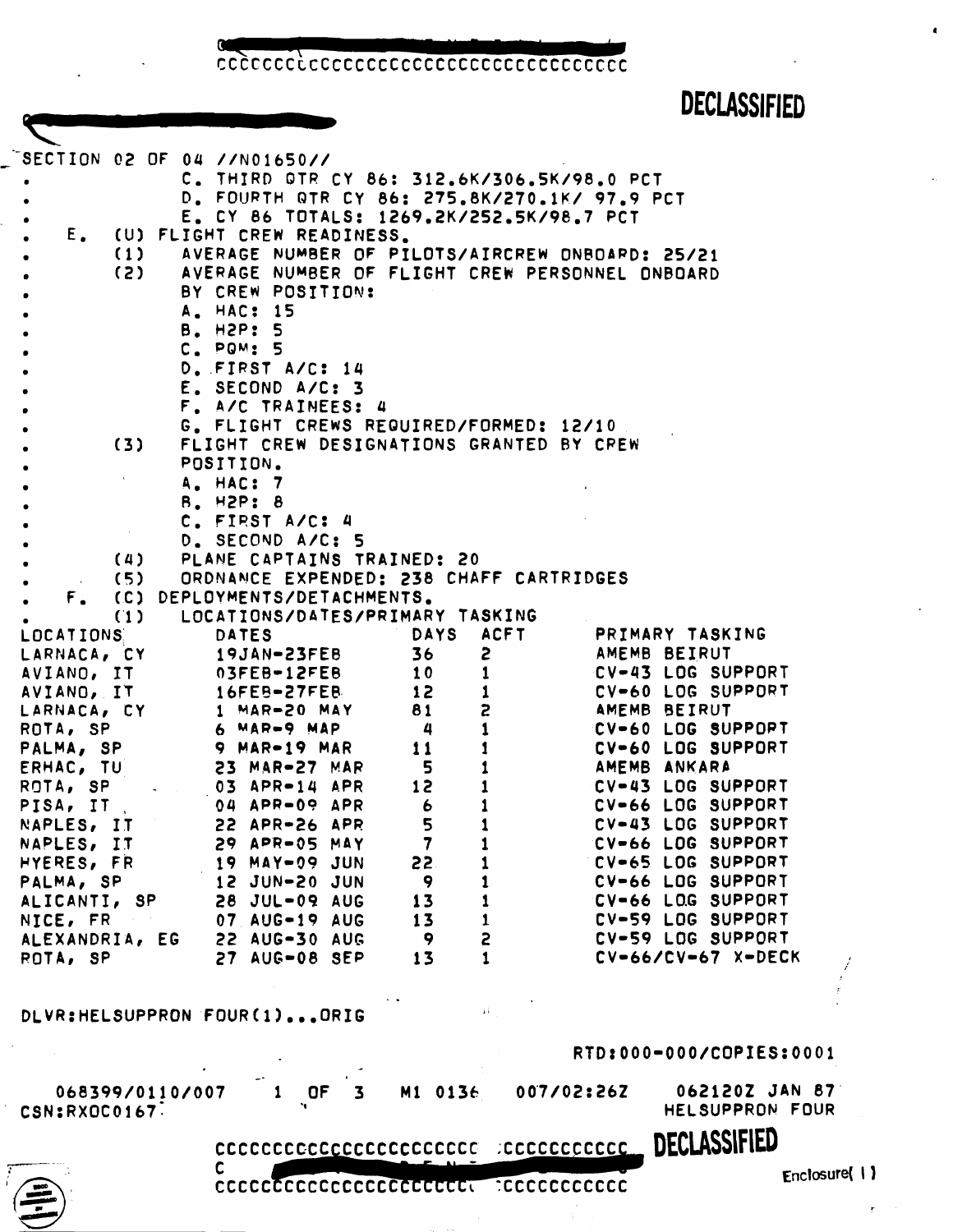**b C** 

CCCCCCCL, **CCL** CC NAPLES, IT **10** SEP-13 SEP **4** 1 **DECLASSIFIED**  CV-59 LOG SUPPOPT HYERES, FR 11 SEP-19 SEP 9 1 CV-67 LOG SUPPOPT PISAt IT 27 SFP-02 OCT 6 1 CV-59 LOG SUPPORT PISA, IT<br>
-SOUDA BAY, GR
(3) OCT-16 OCT
(4) 1<br>
- PALMA, SP
(3) OCT-16 OCT
(14) 1<br>
TRIESTE, FR
(27) OCT-30 OCT
(12) 1<br>
TRIESTE, FR
(27) OCT-09 NOV
(14) 1<br>
NAPLES, IT
(15) NOV-19 NOV
(5) 1<br>
HYERES, FR
(23) NOV-06 DEC
(14) 1<br> **-SDUDP** RAY, **GR 03** OCT-16 OCT 14 1 CV-67/CV-59 %-DECK TRIESTE, FR 27 OCT-09 NOV<br>
NAPLES, IT 15 NOV-19 NOV NAPLES, IT 15 NOV-19 NOV **5 1 5 BB-63 LOG SUPPORT**<br>HYERES, FR 23 NOV-06 DEC 14 1 CV-67 LOG SUPPORT HYERES? **FR 23** NOV-06 DEC 14 **f** CV-67 LOG SUPPORT NAPLES, IT 06 DEC-23 DEC 18 1 CV-67 LOG SUPPORT NAPLES, IT 15 DEC-20 DEC 6 1 CV-67 LOG SUPPORT 1 **CV-67 LOG SUPPORT (2)** EXERCISES: N/A (3) TOTAL AIPCRAFT DAYS DEPLOYED: 505<br>(4) TOTAL DAYS DEPLOYED (NON EMBARKED) • **(a)** TOTAL DAYS DEPLOYED **(NON** EMBARKED): 279 **(51** TOTAL DAYS EMB4RKED: 0 3. **(U)** ACHIEVEMENTS IN WEAPONS SYSTEMS READINESS, MATERIAL READINESS. . A. PERCENT MISSION CAPABLE (MC): 63.6 PCT . **0.** PERCENT VOT MISSION CAPABLE MAINTENANCE (NMCYI: 21.4 PCT . **0.** A-799 PERCENTAGE **ORGANIZATIONAL/INTERMEDI~TE:** 3.0 PCTI0.9 PCT . C. AIRCRAFT UTILIZATION: 45.2 . **E.** FOD RATE: **.3R** PER 1000 FLT HRS F. AVERAGE CANNIB4LIZATION RATE: 8.4 PER 100 FLT HRS **C,** SPECIIL INTEREST AIRCRAFT: NONE 4. (U) ACHIEVEMENTS IN AVIATION SAFETY. . A. ALPHA MISHAPS: **<sup>0</sup>** . **6, BRAVO** MISHAPS: **<sup>0</sup>** . C. CHARLIE MISHAPS: 1 FLIGHT MISHAP 19 SEP 86; ENGINE FODDED . BY BLIND RIVET DUPING PMCF, . **0.** NUMBER OF HAZAPD REPORTS SUBMITTED: (HAZARD REPORTS - Zt **HMR\*S** - 105 HMR/El\*S - 11; EMR/EIPS -0) . E. RATIO OF TOTAL NUMBER OF LOST WORKDAYS DUE TO ACCIDENT<br>. INJURIES REPORTED UNDER 5102.1 DIVIDED BY AVERAGE NO. OF . **Em** RATIO OF TOTAL **NUMBEP** OF LOST WORKDAYS DUE TO ACCIDENTAL . INJURIES REPORTED UNDER 5102.1 D<br>OFFICERS/ENLISTED ONBOARD: 0.134 . **F,** NUYBER OF NATOPS CHANGES SUBMITTED: **<sup>2</sup>** . F. NUMBER OF NATOPS CHANGES SUBMITTED: 2<br>6. NUMBER AND TYPE AIRCRAFT ASSIGNED: 6, CH-53E . G. NUMBER AND TYPE AIRCRAFT ASSIGNATION.<br>H. NUMBER OF ODR'S SUBMITTED: 14 H. NUMBER OF ODR'S SUBMITTED: 14<br>I. NUMBER OF SAFETY ARTICLES SUBMITTED/PUBLISHED: 0 . J. NUMBER OF FLIGHT VIOLATIONSI 0 . **F.** NUMBER OF EXPLOSIVE ORDNANCE MISHAPS SUBMITTED: 0 . N. NUMBER OF EXPLOSITY ONDINANCE MIGHALS COOMITIEN: 0<br>. M. NUMBER OF "PROS OF THE WEEK" SELECTED BY COMNAVAIRLANT FOR . L. NUMBER OF 4CCIOENT4L FATALITIES/INJURIES **(A** THRU **GI:** <sup>0</sup> W. NUMBER OF "PROS OF THE WEEK" SELECTED BY COMNAVAIRLANT FOR WEEKLY SAFETY PUBLICATIONS: 2<br>WEEKLY SAFETY PUBLICATIONS: 2<br>D. SAFETY SURVEY BY OUTSIDE ORGANIZATION (DATE/UNIT): 16 DEC N. NUMBER OF SAFETY STANDDOWNS/REVIEWS CONDUCTED: 2<br>O. SAFETY SURVEY BY OUTSIDE ORGANIZATION (DATE/UNIT): 16 DEC<br>86, NAVSAFECEN. **P.** SPECIAL AWARDS RECEIVED? 31 JULY **86,** COMNAVAIRLXNT MISHAP FREE 068399/0110/ 37 -' 2 OF ' 3 **M1** 0136 007/02:262 O6ZlZOZ JAN 87 CSN:RXOC0167- **8** HELSUPPRON FOUR DECLASSIFIED  $\overline{\mathbf{c}}$  $\mathbf{C}$ Enclosure(1)

ccccccccccccccccccccccccccccccccccccc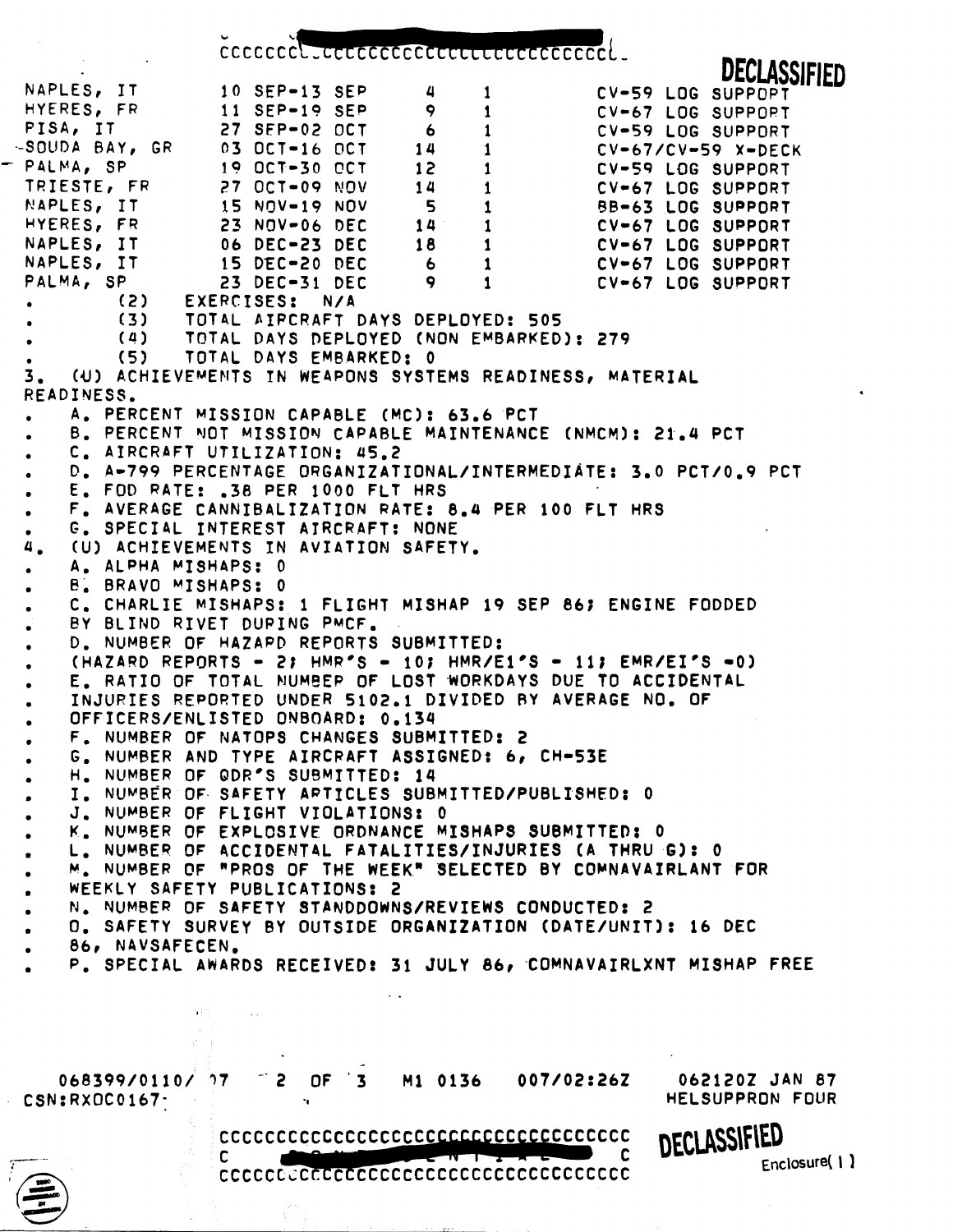#### cocococococococococococococococococo

 $\overline{\phantom{a}}$ 

 $\mathbf c$ 

 $C($ 

DECLASSIFIED

|           | AIRCRAFT OPERATIONS CITATION (THIRD CONSECUTIVE YEAR)            |
|-----------|------------------------------------------------------------------|
|           | Q. OTHER SAFETY RELATED ITEMS: 24 OCT 86, ANNUAL INDUSTRIAL      |
| $\bullet$ | HYGIENE SURVEY.                                                  |
| ΄ Σ.      | (U) ACHIEVEMENTS IN COMMAND INSPECTIONS.                         |
| $\bullet$ | A. ISIC COMMAND INSPECTION: N/A                                  |
|           | B. NTPI/DNSI: N/A                                                |
|           | C. TWO ISIC CORROSION INSPECTIONS CONDUCTED 17-18 APR 86 AND 19- |
| $\bullet$ | 20 OCT 86. RESULTS: SQUADRON EARNED GRADE OF SATISFACTORY IN     |
|           | ALL CATEGORIES.                                                  |
|           | D. COMNAVAIRLANT AVIATION MAINTENANCE MANAGEMENT TEAM            |
| $\bullet$ | (ASSIST) VISIT CONDUCTED 19-21 MAY 86; RESULTS:                  |
| $\bullet$ | SATISFACTORY IN ALL AREAS.                                       |
| $\bullet$ | E. NATOPS EVALUATION: CONDUCTED 26-29 AUG 86; RESULTS INDICATED  |
|           | THAT "DOCUMENTATION OF PILOT AND AIRCREW NATOPS TRAINING WAS     |
|           | OUTSTANDING" AND HC-4 POSSESSED "A PROFESSIONAL ATTITUDE AND     |
|           | AN EFFECTIVE NATOPS TRAINING PROGRAM".                           |
| $\bullet$ | CNAL SAR ASSIST VISIT: CONDUCTED 23 JUL 86; OVERALL              |
|           | GRADE OF SATISFACTORY WAS ASSIGNED, WITH COMMENTS THAT THE       |
|           | SQUADRON'S POSITIVE ATTITUDE AND GENUINE SUPPORT OF THE SAR      |
|           | PROGRAM WAS PARTICULARY NOTEWORTHY.                              |
|           | G. HUMAN RESOURCES: TWO SQUADRON WIDE CAPTAIN'S CALLS            |

BT

## **DECLASSIFIED**

CSN:RXOC0167:

 $\sim$  .

 $\mathbf c$ 

 $\frac{1}{2}$ C

 $\ddot{\phi}$  .

 $\mathbf{H}$ 

CCCCCCCCCCCCCCCCCCCCCCCCC CCCCCCCCC **I' 9 it** 

**068399/0110/007 3 OF 3 Mi 0136 37/02:26Z 0621202** JAN **87** 



**Enclosure( <sup>I</sup>**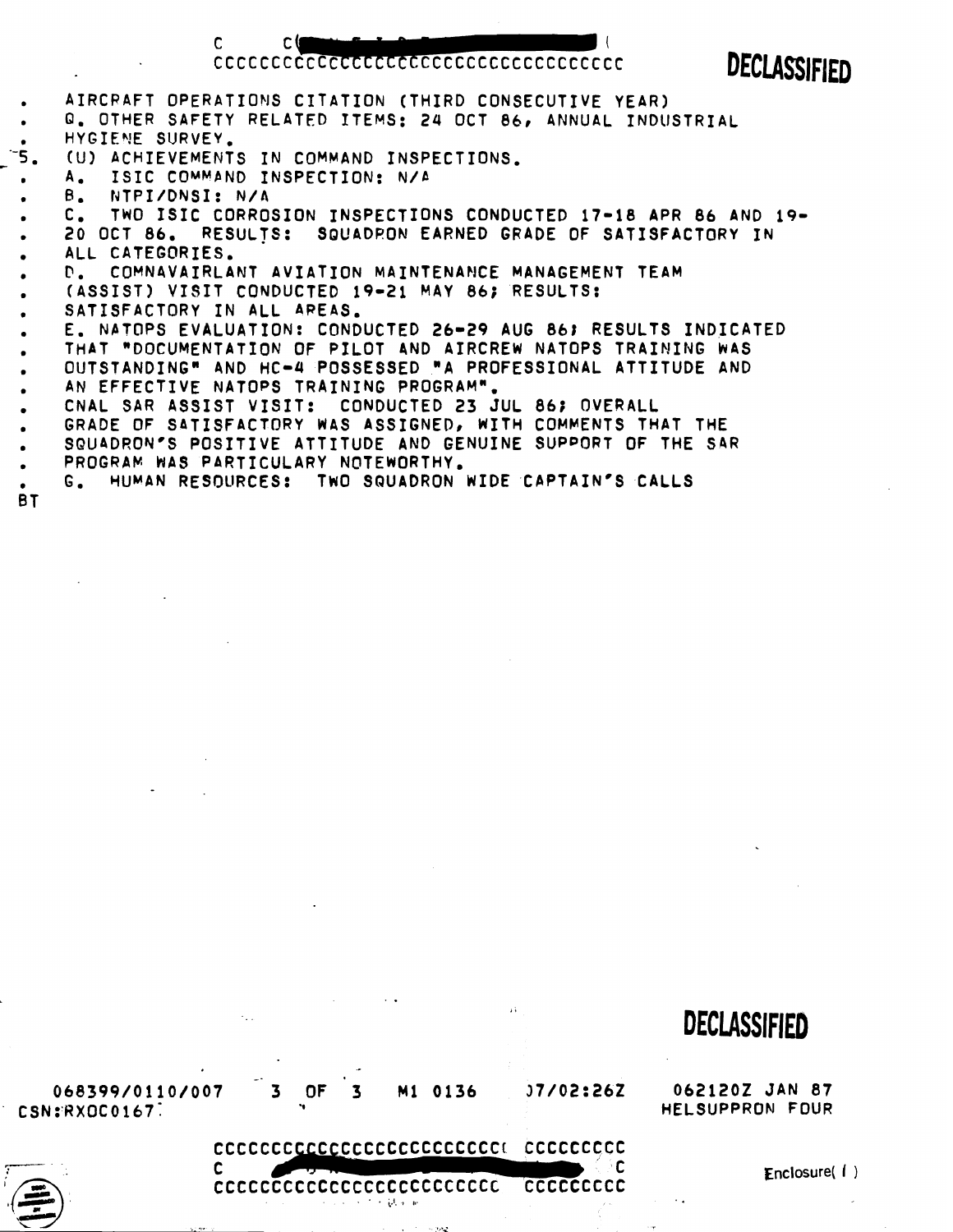DECLASSIFIED

Å

| 6.<br>٠ | $\mathbf{A}_{\bullet}$ | <b>RETENTION</b> |                             |                  | $\sim$ SECTION 03 OF 04 //N01650// |                               |                                    | (U) ACHIEVEMENTS IN PERSONNEL READINESS.   |                                            | (INCLUDING WIVES) HAVE BEEN CONDUCTED BASED ON COMMAND ASSESSMENT<br>TEAM RECOMMENDATIONS. INDIVIDUAL IDEAS ARE SOLICITED AND DISCUSSED,<br>AND POLICIES AND PROGRAMS CHANGED IN ATTEMPTS TO "FIND A BETTER WAY". |       |
|---------|------------------------|------------------|-----------------------------|------------------|------------------------------------|-------------------------------|------------------------------------|--------------------------------------------|--------------------------------------------|-------------------------------------------------------------------------------------------------------------------------------------------------------------------------------------------------------------------|-------|
|         |                        |                  |                             |                  |                                    |                               |                                    | ELIGIBLE INELIGIBLE                        |                                            | REEN PERCENT                                                                                                                                                                                                      |       |
|         |                        |                  |                             | (1) FIRST TERM   |                                    | 21                            |                                    | $\overline{\mathbf{3}}$                    | 13 <sub>1</sub>                            | 61                                                                                                                                                                                                                |       |
|         |                        |                  |                             | (2) SECOND TERM  |                                    | $\overline{z}$                |                                    | $\mathbf{0}$                               | $\overline{c}$                             | 100                                                                                                                                                                                                               |       |
| ٠       |                        |                  | (3) CAREER                  |                  |                                    | 13                            |                                    |                                            | 10 <sub>1</sub>                            | 76                                                                                                                                                                                                                |       |
|         |                        |                  | B. ADVANCEMENT              |                  |                                    |                               |                                    |                                            |                                            |                                                                                                                                                                                                                   |       |
|         |                        |                  |                             |                  | $(1)$ CYCLE 111 (MAR 86)           |                               |                                    |                                            |                                            |                                                                                                                                                                                                                   |       |
|         |                        |                  |                             |                  |                                    | $E - 4$                       |                                    | $E = 5$ $E = 6$                            |                                            |                                                                                                                                                                                                                   |       |
|         |                        |                  |                             | ELIGIBLE TIS/TIR |                                    | 30                            |                                    | 35                                         | 11                                         |                                                                                                                                                                                                                   |       |
|         |                        |                  |                             | NO. TAKING EXAM  |                                    | 24                            |                                    | 28                                         | 9                                          |                                                                                                                                                                                                                   |       |
|         |                        |                  | NO. NOT REC<br>NO. SELECTED |                  |                                    | $\overline{\mathbf{z}}$<br>15 |                                    | 3 <sup>2</sup><br>5                        | 1                                          |                                                                                                                                                                                                                   |       |
|         |                        | NO. PNA          |                             |                  |                                    | $\overline{7}$                |                                    | 22                                         | 7                                          |                                                                                                                                                                                                                   |       |
|         |                        |                  |                             |                  | (2) CYCLE 112 (SEP 86)             |                               |                                    |                                            |                                            |                                                                                                                                                                                                                   | $C^*$ |
|         |                        |                  |                             |                  |                                    | $E - 4$                       |                                    | $E = 5$                                    | $E - 6$                                    |                                                                                                                                                                                                                   |       |
|         |                        |                  |                             | ELIGIBLE TIS/TIR |                                    | 35                            |                                    | 31                                         | 14                                         |                                                                                                                                                                                                                   |       |
|         |                        |                  |                             | NO. TAKING EXAM  |                                    | 26                            |                                    | 21                                         | 13                                         |                                                                                                                                                                                                                   |       |
|         |                        |                  | NO. NOT REC                 |                  |                                    | $\mathbf 0$                   |                                    | $\overline{c}$                             | 1                                          |                                                                                                                                                                                                                   |       |
|         |                        |                  | NO. SELECTED                |                  |                                    | 11                            |                                    | $\overline{\mathbf{3}}$                    | 1                                          |                                                                                                                                                                                                                   |       |
|         |                        |                  | NO. PNA                     |                  |                                    | 15                            |                                    | 18                                         | 12 <sup>2</sup>                            |                                                                                                                                                                                                                   |       |
|         | $\mathsf{c}$ .         |                  |                             |                  |                                    |                               |                                    |                                            |                                            | ONE YEAR OR GREATER PRD EXTENSION REQUESTS: 54 (REPRESENTS                                                                                                                                                        |       |
|         | $D_{\bullet}$          |                  |                             |                  |                                    |                               |                                    | 29 PERCENT OF ENLISTED PERSONNEL ONBOARD)  |                                            | FIRST RUNNER UP (MEDIUM CATEGORY) IN THE CINCUSNAVEUR FY 86                                                                                                                                                       |       |
|         |                        |                  |                             |                  |                                    | GOLDEN ANCHOR COMPETITION.    |                                    |                                            |                                            |                                                                                                                                                                                                                   |       |
| 7.      |                        |                  |                             |                  |                                    |                               |                                    | (U) CONTRIBUTIONS TO TACTICAL IMPROVEMENT. |                                            |                                                                                                                                                                                                                   |       |
|         |                        |                  |                             |                  |                                    |                               | A. TACFAC/TACMEMO/LESSONS LEARNED: | <b>NONE</b>                                |                                            |                                                                                                                                                                                                                   |       |
|         |                        |                  |                             |                  |                                    | B. OPERATIONAL REQUIREMENTS:  | <b>NONE</b>                        |                                            |                                            |                                                                                                                                                                                                                   |       |
|         |                        |                  |                             |                  |                                    |                               | C. SIGNIFICANT TACTICAL PROJECTS:  |                                            |                                            |                                                                                                                                                                                                                   |       |
|         |                        |                  |                             |                  |                                    |                               |                                    |                                            | (1) EXTERNAL CARGO PALLET - RESEARCHED AND |                                                                                                                                                                                                                   |       |
|         |                        |                  |                             |                  |                                    |                               |                                    |                                            |                                            | INITIATED THE PROCUREMENT OF A 20,000 LB CAPACITY CARGO                                                                                                                                                           |       |
|         |                        |                  |                             |                  |                                    |                               |                                    |                                            |                                            | PLATFORM, DESIGNED TO EXTERNALLY LIFT LARGE VOLUMES OF                                                                                                                                                            |       |
|         |                        |                  |                             |                  |                                    |                               |                                    |                                            |                                            | CARGO AND SIGNIFICANTLY IMPROVE THE EFFICIENCY OF HEAVY                                                                                                                                                           |       |
|         |                        |                  |                             |                  |                                    | (2) COMBAT SURVIVABILITY -    |                                    | LIFT SUPPORT TO SIXTH FLEET UNITS.         |                                            |                                                                                                                                                                                                                   |       |
|         |                        |                  |                             |                  |                                    |                               |                                    |                                            |                                            | DUE TO HC-4'S INVOLVMENT IN SPECIAL MISSION/CONTINGENCY OPERATIONS                                                                                                                                                |       |
|         |                        |                  |                             |                  |                                    |                               |                                    |                                            |                                            | AND RESULTANT SUPPORT FROM HIGHER AUTHORITY, THE FOLLOWING SPECIFIC                                                                                                                                               |       |
|         |                        |                  |                             |                  |                                    |                               |                                    |                                            |                                            | ITEMS REGARDING COMBAT SURVIVABILITY HAVE BEEN AUTHORIZED/PROCURED                                                                                                                                                |       |
|         | DURING CY 86:          |                  |                             |                  |                                    |                               |                                    |                                            |                                            |                                                                                                                                                                                                                   |       |
|         |                        |                  |                             |                  |                                    |                               |                                    |                                            |                                            |                                                                                                                                                                                                                   |       |
|         |                        |                  |                             |                  |                                    |                               |                                    |                                            |                                            |                                                                                                                                                                                                                   |       |
|         |                        |                  |                             |                  | DLVR:HELSUPPRON FOUR(1)ORIG        |                               |                                    |                                            |                                            |                                                                                                                                                                                                                   |       |
|         |                        |                  |                             |                  |                                    |                               |                                    |                                            |                                            |                                                                                                                                                                                                                   |       |
|         |                        |                  |                             |                  |                                    |                               |                                    |                                            |                                            | RTD:000-000/COPIES:0001                                                                                                                                                                                           |       |
|         | 068400/0111/007        |                  |                             |                  | 0F                                 |                               | M1 0137                            |                                            | 007/02:262                                 | 062120Z JAN 87                                                                                                                                                                                                    |       |
|         | CSN:RXOC0168.          |                  |                             |                  |                                    |                               |                                    |                                            |                                            | HELSUPPRON FOUR                                                                                                                                                                                                   |       |
|         |                        |                  |                             |                  |                                    |                               |                                    |                                            |                                            |                                                                                                                                                                                                                   |       |
|         |                        |                  |                             |                  |                                    |                               |                                    |                                            | ECCCCCCCCCCCCCCCCCCCCCCCCCCCCCCCCCCC       |                                                                                                                                                                                                                   |       |
|         |                        |                  |                             |                  |                                    |                               |                                    |                                            | C                                          | DECLASSIFIEDEnclosure(1)                                                                                                                                                                                          |       |
|         |                        |                  |                             |                  |                                    |                               |                                    |                                            |                                            |                                                                                                                                                                                                                   |       |
|         |                        |                  |                             |                  |                                    |                               |                                    |                                            |                                            |                                                                                                                                                                                                                   |       |
|         |                        |                  |                             |                  |                                    |                               |                                    |                                            |                                            |                                                                                                                                                                                                                   |       |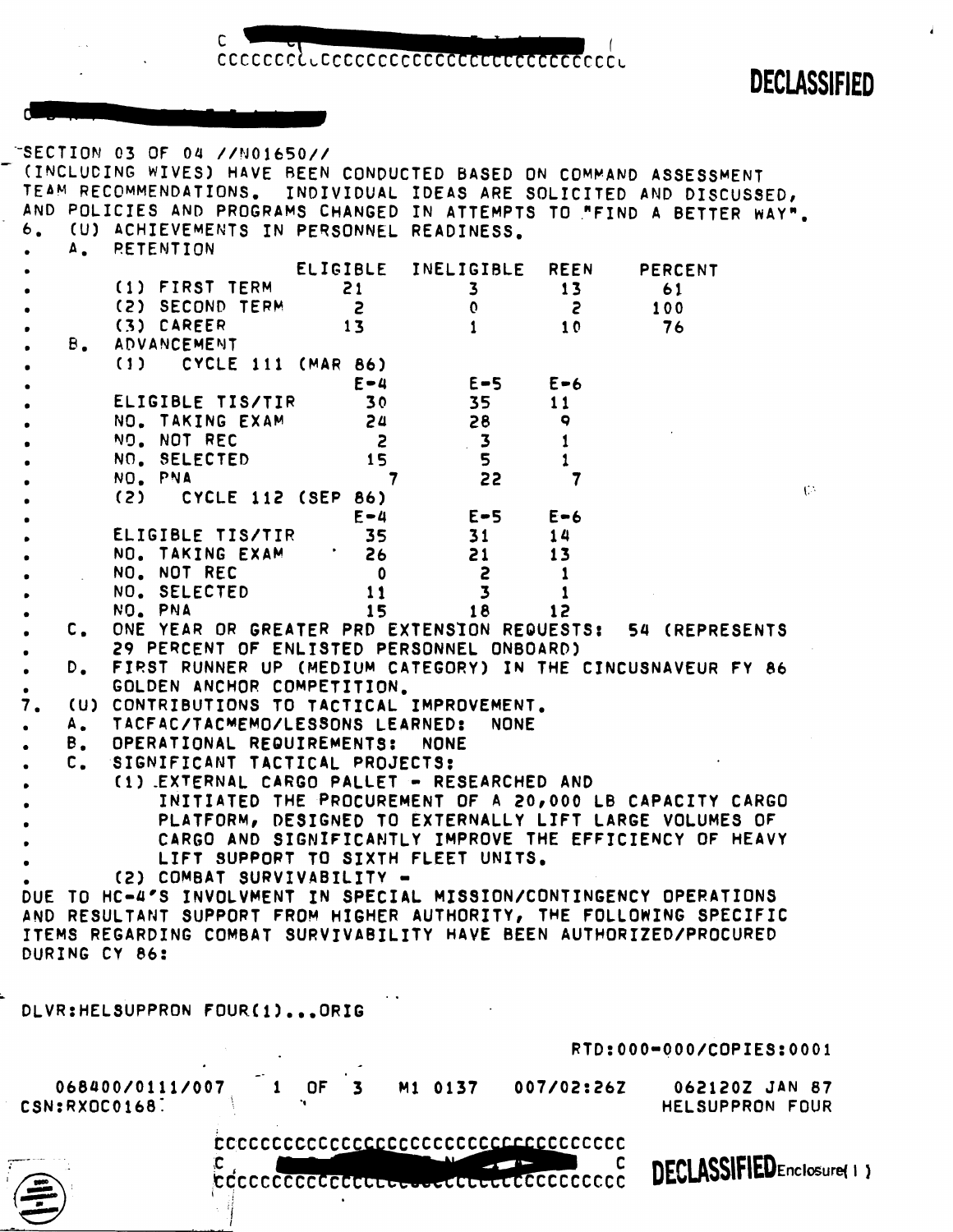$\frac{1}{2}$ 

DECLASSIFIED

 $\mathbf{1}$ 

. **(A) M-16** AND **.38** CAL SMALL ARMS TO OUTFIT THREE **CPEwS** 

| $\bullet$ |    | (A)                      |                                           |                           |         |                                                      | M-16 AND .38 CAL SMALL ARMS TO OUTFIT THREE CREWS                                                                                       |                                |
|-----------|----|--------------------------|-------------------------------------------|---------------------------|---------|------------------------------------------------------|-----------------------------------------------------------------------------------------------------------------------------------------|--------------------------------|
| $\bullet$ |    |                          |                                           | (DELIVERED).              |         |                                                      |                                                                                                                                         |                                |
|           |    | (B)                      |                                           |                           |         | BODY ARMOR FOR THREE CREWS (DELIVERED).              |                                                                                                                                         |                                |
|           |    | (C)                      |                                           |                           |         | APR-39 THREAT WARNING SYSTEM TO BE USED IN           |                                                                                                                                         |                                |
|           |    |                          |                                           |                           |         |                                                      | CONJUNCTION WITH THE ALE-39 IS SCHEDULED FOR                                                                                            |                                |
|           |    |                          |                                           | ACCELERATED INSTALLATION. |         |                                                      |                                                                                                                                         |                                |
|           |    | (D)                      |                                           |                           |         |                                                      | AN/AVS-6 NIGHT VISION GOGGLES ARE SCHEDULED TO BE                                                                                       |                                |
|           |    |                          |                                           |                           |         |                                                      | AVAILABLE IN FY-87 PENDING APPROVAL OF A TYCOM NVG                                                                                      |                                |
|           |    |                          |                                           |                           |         |                                                      | PROGRAM. HC-4 NOW HAS A MAWTS-1 QUALIFIED NVG                                                                                           |                                |
|           |    |                          |                                           | INSTUCTOR CNBOARD.        |         |                                                      |                                                                                                                                         |                                |
| 8.        |    |                          |                                           |                           |         | (U) CONTRIBUTIONS TO WEAPONS SYSTEM DEVELOPMENT.     |                                                                                                                                         |                                |
|           |    |                          |                                           |                           |         |                                                      | A. 27 TECHNICAL PUBLICATION DEFICIENCY REPORTS (TPDR) AND                                                                               |                                |
|           |    |                          |                                           |                           |         |                                                      | 14 QUALITY DEFICIENCY REPORTS (QDR) WERE SUBMITTED TO IMPROVE                                                                           |                                |
|           |    |                          |                                           |                           |         |                                                      | CH-53E MAINTENANCE PUBLICATIONS AND MATERIAL RESPECTIVELY.                                                                              |                                |
| $\bullet$ | Β. |                          |                                           |                           |         |                                                      | RAMEC - SUBMITTED AND RECEIVED APPROVAL FROM COMNAVAIRSYSCOM                                                                            |                                |
|           |    |                          |                                           |                           |         |                                                      | FOR PROTOTYPE MODIFICATION OF THE CH-53E CONSOLE LIGHTING                                                                               |                                |
|           |    |                          |                                           |                           |         |                                                      | SYSTEM. THIS CIRCUIT BREAKER CHANGE REDUCED THE CHANCES OF                                                                              |                                |
|           |    |                          | AN ELECTRICAL FIRE.                       |                           |         |                                                      |                                                                                                                                         |                                |
|           |    |                          |                                           |                           |         |                                                      | C. HELICOPTER EXTERNAL CARGO LOADING MANUAL REVIEW, 23-26 SEP<br>86 - COMMAND REPRESENTATIVES PROVIDED NAVY CH-53E/VOD                  |                                |
|           |    |                          |                                           |                           |         |                                                      |                                                                                                                                         |                                |
| ٠         |    |                          | ILLUSTRATIONS.                            |                           |         |                                                      | EXPERTISE CONTRIBUTING TO OVER 47 REVISIONS, CHANGES AND                                                                                |                                |
| $\bullet$ |    |                          |                                           |                           |         |                                                      | D. CH-53E ILSMT/RIP REVIEW, 28 APRIL - 2 MAY 86 - COMMAND                                                                               |                                |
| $\bullet$ |    |                          |                                           |                           |         |                                                      | REPRESENTATIVES SUBMITTED NEW PROCEDURES FOR REDUCING                                                                                   |                                |
| $\bullet$ |    |                          |                                           |                           |         |                                                      | MAINT/MAN HRS REQUIRED TO REPAIR MRB PITCH LOCK ASSEMBLIES                                                                              |                                |
| 9.        |    |                          | (C) ADDITIONAL SQUADPON REMARKS.          |                           |         |                                                      |                                                                                                                                         |                                |
| $\bullet$ |    |                          | A. (U) SQUADRON AWARDS/COMMENDATIONS/BZ'S |                           |         |                                                      |                                                                                                                                         |                                |
|           |    |                          |                                           |                           |         | *** AWARDED NAVY UNIT COMMENDATION 1 OCT 86: FOR     |                                                                                                                                         |                                |
|           |    |                          |                                           |                           |         | COMBAT SUPPORT OPERATIONS IN BEIRUT LEBANON AND THE  |                                                                                                                                         |                                |
|           |    |                          |                                           |                           |         | MEDITERRANEAN SEA FROM 23 SEP 84 TO 19 MAY 86.       |                                                                                                                                         |                                |
|           |    |                          |                                           |                           |         | *** AWARDED NAVY UNIT COMMENDATION - 22 DEC 86: FOR  |                                                                                                                                         |                                |
|           |    |                          |                                           |                           |         |                                                      | EXTRAORDINARY SUPPORT FOR SPECIAL MILITARY OPERATIONS IN THE                                                                            |                                |
|           |    |                          |                                           |                           |         | MEDITERRANEAN AREA FROM 14 JUNE 85 - 30 NOV 85.      |                                                                                                                                         |                                |
|           |    |                          |                                           |                           |         |                                                      | *** ALL NAVY WINNER OF THE NATIONAL DEFENSE TRANSPORTATION                                                                              |                                |
|           |    |                          |                                           |                           |         | ASSOCIATION (NDTA) AWARD FOR LOGISTICS EXCELLENCE    |                                                                                                                                         |                                |
|           |    |                          |                                           |                           |         |                                                      | *** COMNAVAIRLANT MISHAP FREE AIRCRAFT OPERATIONS CITATION                                                                              |                                |
|           |    |                          | . (THIRD CONSECUTIVE YEAR).               |                           |         |                                                      |                                                                                                                                         |                                |
|           |    |                          |                                           |                           |         | *** CINCUSNAVEUR GOLDEN ANCHOR 1ST RUNNER UP (MEDIUM |                                                                                                                                         |                                |
|           |    |                          | CATOGORY) FOR FY 86.                      |                           |         |                                                      |                                                                                                                                         |                                |
|           |    |                          |                                           |                           |         |                                                      | USOMC BEIRUT, LE 191114Z MAR 86 - THEIR PROFESSIONAL                                                                                    |                                |
|           |    |                          |                                           |                           |         |                                                      | COMPETENCE DURING THE SUCCESSFUL COMPLETION OF SPECIAL MISSION                                                                          |                                |
|           |    |                          |                                           |                           |         |                                                      | FLIGHTS IS ONCE AGAIN AN ABLE DEMONSTRATION OF THE EXEMPLARY                                                                            |                                |
|           |    |                          |                                           |                           |         |                                                      | EFFORTS UNDERTAKEN IN SUPPORT OF THE U.S. MISSION IN BEIRUT.                                                                            |                                |
|           |    |                          | AMBASSADOR BARTHOLOMEW.                   |                           |         |                                                      |                                                                                                                                         |                                |
|           |    |                          |                                           |                           |         |                                                      | CINCUSNAVEUR LONDON UK 2421342 MAR 86 - THE HIGHLY                                                                                      |                                |
|           |    |                          |                                           |                           |         |                                                      | PROFESSIONAL MANNER IN WHICH HELICOPTER COMBAT SUPPORT EVOLUTIONS<br>FOR COMISO WERE CARRIED OUT WAS MOST COMMENDABLE, ADM A.S. MOREAU, |                                |
|           |    |                          |                                           |                           |         |                                                      |                                                                                                                                         |                                |
|           |    |                          |                                           |                           |         |                                                      |                                                                                                                                         |                                |
|           |    |                          |                                           |                           |         |                                                      |                                                                                                                                         |                                |
|           |    |                          |                                           |                           |         |                                                      |                                                                                                                                         |                                |
|           |    |                          |                                           |                           |         |                                                      |                                                                                                                                         |                                |
|           |    | 068400/0111/007          |                                           | OF<br>3.                  | M1 0137 |                                                      |                                                                                                                                         | 007/02:26Z 062120Z JAN 87      |
|           |    | $C^{\prime}$ : RXDC0168. |                                           |                           |         |                                                      |                                                                                                                                         | HELSUPPRON FOUR                |
|           |    |                          |                                           |                           |         |                                                      |                                                                                                                                         |                                |
|           |    |                          |                                           |                           |         | CCCCCCCCCCCCCCCCCCCCCCCCCCCCCCCCCCC                  |                                                                                                                                         | <b>DECLASSIFIED</b> Enclosure( |
|           |    |                          | $\mathbf{C}$ and $\mathbf{C}$             |                           |         |                                                      |                                                                                                                                         |                                |
|           |    |                          |                                           |                           |         | ccccccccccccccccccccccccccccccccccc                  |                                                                                                                                         |                                |
|           |    |                          |                                           |                           |         |                                                      |                                                                                                                                         |                                |
|           |    |                          |                                           |                           |         |                                                      |                                                                                                                                         |                                |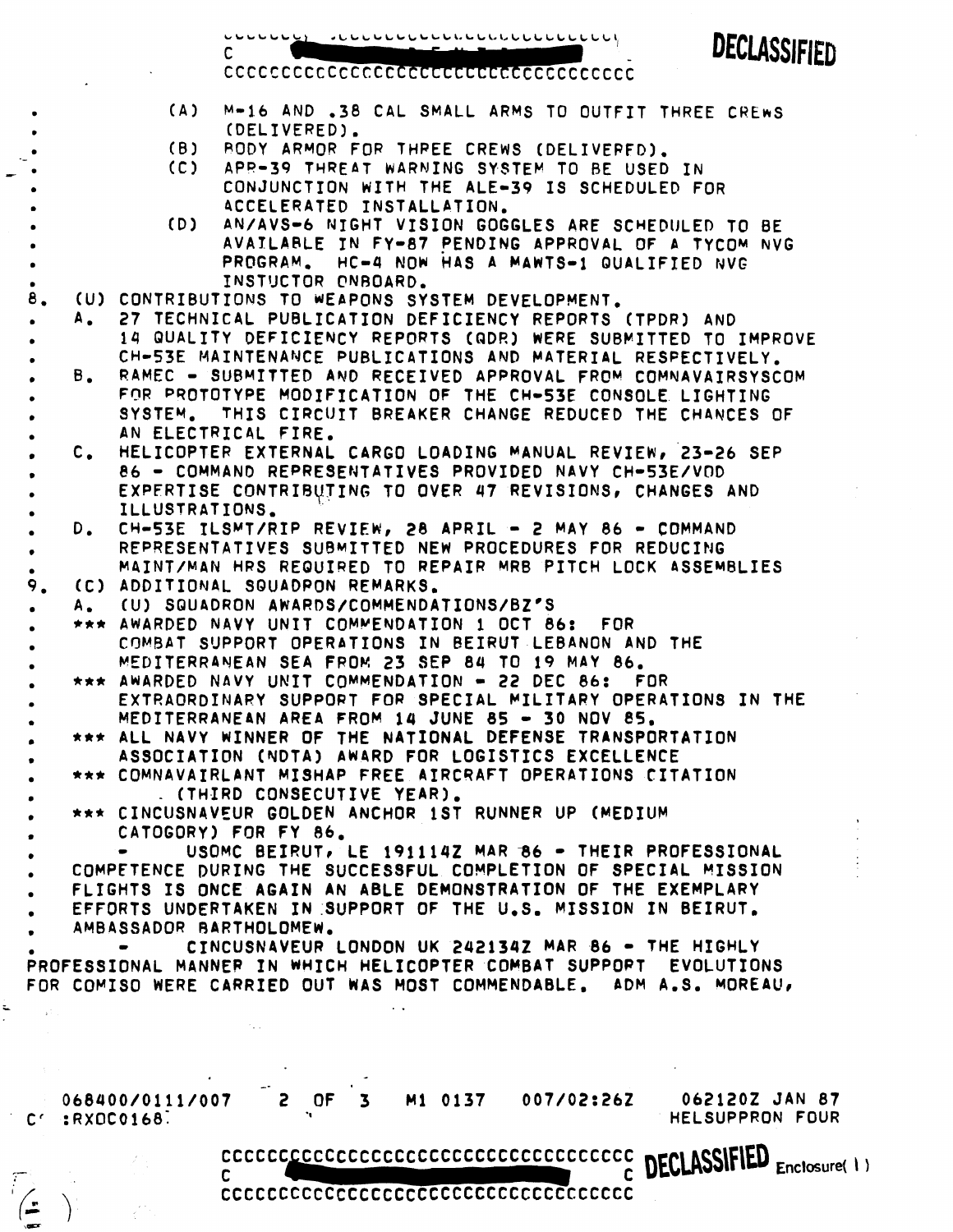CCCCCCCLLCCCCCCCCCCCCCCCCCCCCCCCCCCC

**C CCCCCC~cCCCCCCCCCCCCCccCCCCc~L -7.-** 

DECLASSIFIED

**I,** USDAO ANKARA TU 2712312 MAR 86 - THE RAPID AND PROFESSIONAL LIFT OF A CRASH DAMAGED UH-1 HELO FOR THE TURKISH AIR FORCE IS APPRECIATED.

**JR.** 

USS AMERICA 092225Z APR 86 - THEIR FLEXIBILITY AND CAN **60** SPIRIT CONTRIBUTED TO UNINTERRUPTED LOGISTIC SUPPORT AND ENABLED LISA TO REMAIN AT THE PE4K OF MATERIAL READINESS.

USS DETROIT 122014Z MAY 86 - ONCE AGAIN THE BLACK STALLION PROFESSIONALS COME THROUGH WITH THEIR CAN DO SPIRIT AND WILLINGNESS TO ASSIST OUR EFFORTS. MANY THANKS FOR YOUR CONTINUED SUPPORT.

. - USCINCEUR VAIHINGEN GE **<sup>2012462</sup>**MAY **<sup>86</sup>**- YOUR PERFORMANCE ENSURED THE SUCCESS OF A MISSION WHICH IS OF THE HIGHEST PRIORITY TO THE EUROPEAN COMMAND AND OF PRIME CONCEPN TO OUR NATIONAL LEADERSHIP. GEN R.L. LAWSON.<br>. SECSTATE WASHDC 2205352 MAY 86 <del>-</del> FOR TWENTY MONTHS, IN

THE FACE OF MANY COMPETING REQUIREMENTS AND THE DANGERS INHERENT IN THE MISSION, HC-4 ALLOWED OUR PEOPLE IN BEIRUT TO REST A BIT EASIER IN THE KNOWLEDGE THAT THE LIFELINE WAS IN THE HANDS OF DEDICATED PROFESSICNALS. SECRETAPY SCHULTZ.

USS GUADALCANAL 231114Z MAY 86 - WHILE PROVIDING BT



cccccccccccccccccccccccccccccccccccc

 $\mathbf C$ 

DECLASSIFIED Enclosure $(1)$ 

C

₫C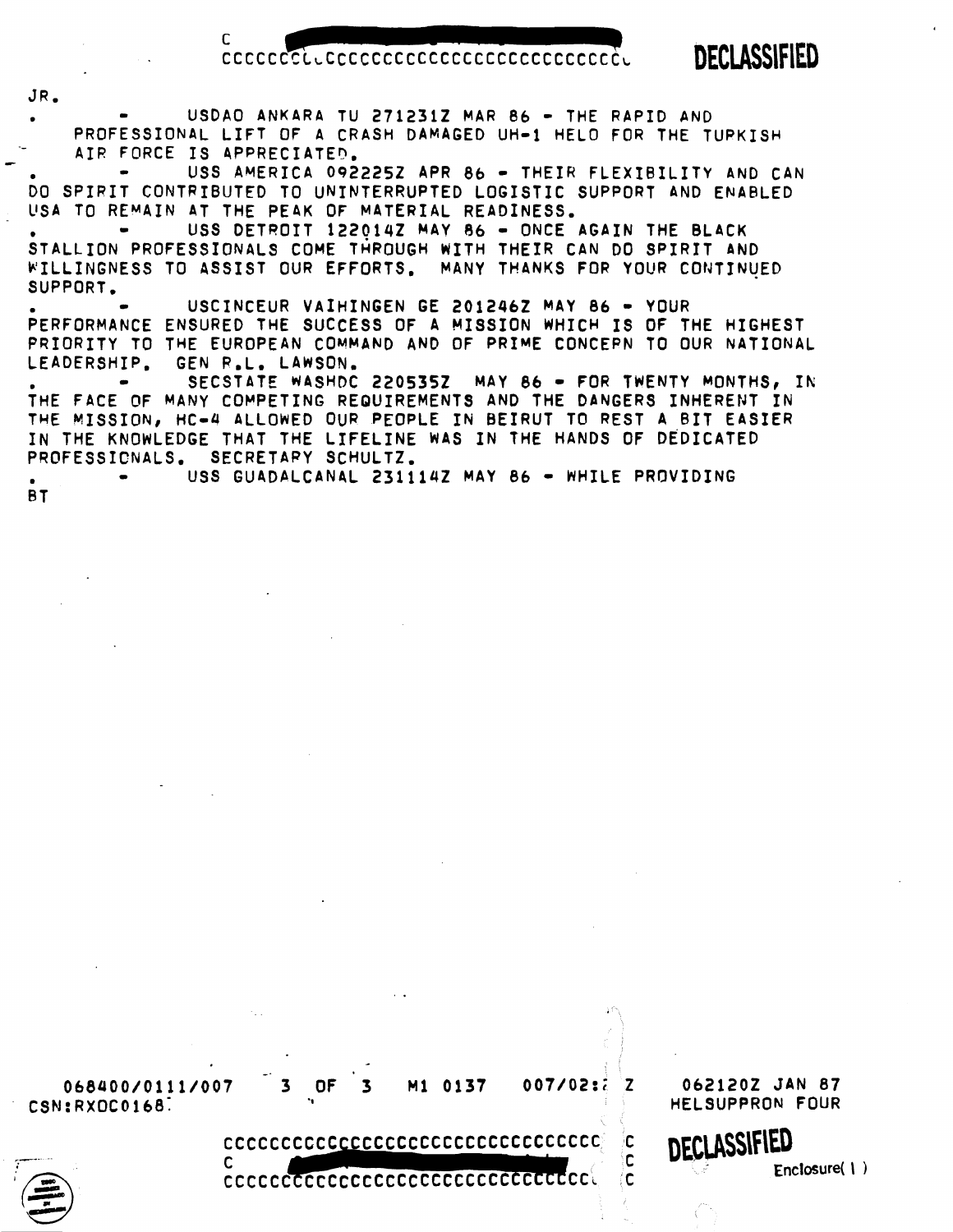codocodocodocodocodocodocodocodoco

**DECLASSIFIED** 

**Enclosure(1)** 

C

-FINAL SECTION OF 04 //N01650//<br>- CRITICAL PAX, MAIL AND CARGO SERVICE, THEY DEMONSTRATED A MOST IMPRESSIVE 4LL WEATHER DAY/NIGHT CAPABILITY TO SUPPORT THE FLEET. - HELSUPPRON NINE 07JUL86 - ON FOUR OCCASIONS YOUR WERE REQUESTED TO AIRLIFT OUR DETACHMENT TO OR FROM A SHIP **ON** SHORT DCNO (AIR WARFARE) 04AUG86 - THE LOGISTICS SUPPORT WAS FREQUENTLY MENTIONED **4s** CONTPIBUTING TO THEIR VERY POSITIVE THE SUPERB SHOWING OF HC-4 IS A RESULT OF AN ALL HANDS EFFORT. VADM E.H. M4RTIN. COMSIXTHFLT 080606Z SEP 86 - THE EXEMPLARY PERFORMANCE OF HC-4 AIR AND GROUND CREWS WAS COMMENTED ON BY BOTH U.S. AND EGYPTIAN OBSERVERS. CINCUSNAVEUR LONDON UK 0821362 OCT 86 - THE EFFORTS OF THE ASCOMED/HC=4 TEAM, WITH ONLY THREE HOURS NOTICE, IN EFFECTING THE WHELY MOVEMENT OF MATERIAL TO USS JOHN RODGERS WAS MOST COMMENDABLY MOVEMENT OF MATERIAL TO USS JOHN RODGERS WAS MOST COMMENDABLY.<br>AND SUPPORTED IMPORTANT OPERATIONAL COMMITMENTS. VADM R.F. SCHULTZ.<br>PLEASURE HC-4 DET ONE'S TIMELY MOVEMENT OF MATERIAL TO USS JOHN RODGERS WAS MOST COMMENDABLE AND SUPPORTED IMPORTANT OPERATIONAL COVMITMENTS. VADP P.F. SCHULTZ. THE NORM. THEIR SERVICE ATTITUDE AND WORKING RELATIONSHIP WITH THE BASE WAS OUTSTANDING, CAP1 B.R. GLADIN. USAFCLINIC COMISO AS IT 261000Z OCT 86 - YOUR EFFORTS DURING THE MEDEVAC MISSION ON 25 OCT WERE VERY TIMELY, FLEXIBLE AND<br>GREATLY APPRECIXTED. COL J. TINDALL.<br>. . . . . . USS SANTA BARBARA 272100Z OCT 86 - I EXTEND MY PERSONAL. GREATLY APPRECIXTED. COL J. TINDALL.<br>. – USS SANTA BARBARA 272100Z OCT 86 – I EXTEND MY PERSONAL SINCERE APPRECIATION FOR THE EXCEPTIONAL HOSPITALITY AND SUPPORT PROVIDED TO USS SANTA B4RRAPA PERSONNEL, **-** VMFA ONE ONE **FlVE** 1422242 NOV 86 - THE BLACK STALLIONS PROVIDED COURTEOUS AND PROFESSIONAL ASSISTANCE IN MANY FACETS OF OUR DEPLOYMENT **NEEDS** AND GENEROUSLY AVAILED MANY ADMINISTRATIVE AND **MAINTENANCE FACILITIES.**<br> **B.** (U) INDIVIDUAL AWARDS • **(1** ) **NAVY** COMMENDATION MEDAL: 1 • **(2)** -NAVY ACHIEVEMENT MEDALS: 5 (3) GOOD CONDUCT MEDALS: 23<br>(4) CNO LETTERS OF APPRECIATION: 12 **(4)** CNO LETTERS OF APPPECIATION: **12 (51** LTRS OF COMMENDATION: 13 . C, **(C)** REMARKS: **(1) CC)** AGAIN AS **IN** 1985, HC-4 DEPLOYED A TOTAL OF 28 DETACHMENTS AND OPERATED FROM ROTA SPAIN TO BEIRUT LEBANON. HOWEVER, THIS YEAR THE BLACK STALLIONS CONTINUED TO IMPROVE THE LEVEL OF SUPPORT PROVIDED AS NOTED BY AN 8.5 PERCENT INCREASE IN INTERNAL CARGO AND A **6-9** PERCENT INCREASE IN MAIL TRANSPORTED. MORE DLVR:HELSUPPRON FOUR(1)...DRIG **RTD:000-000/COPIES:0001** -- 068401/0112/007 1 OF 3 Mi 0138 **<sup>I</sup>** 007/02:27Z 0621202 JAN 87  $\sim$  CSN:RXOC0169. The contract of the contract of the contract of the contract of the contract of the contract of the contract of the contract of the contract of the contract of the contract of the contract of the contrac

cccccccccccccccccccccccccccccccccccc